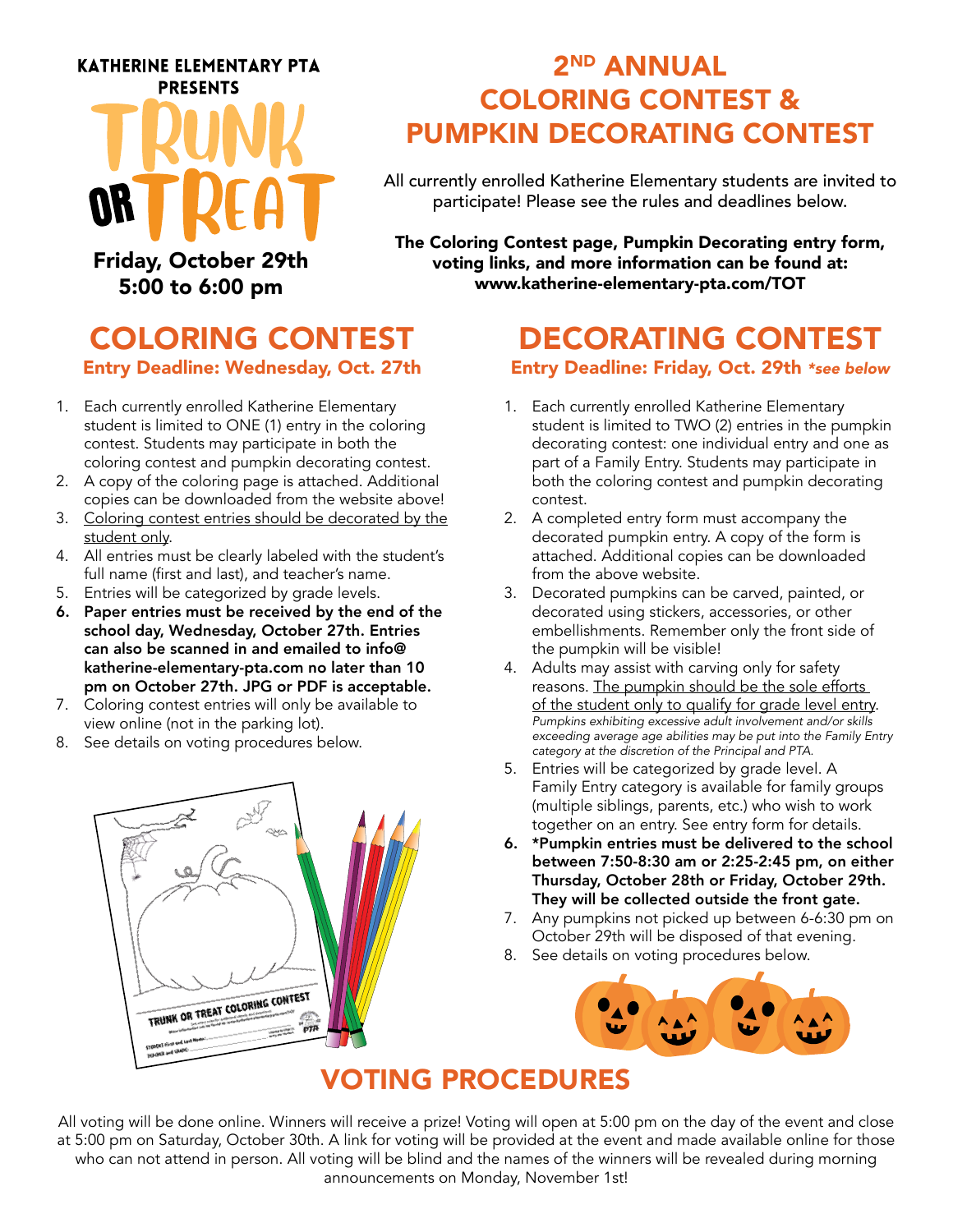

**Friday, October 29 • 5-6 pm**

#### *Please be sure to read the rules and guidelines before starting to decorate!*

A printed copy of this form must accompany each decorated pumpkin entry. *Decorated pumpkin entries should be the sole work of the student only*, except those who are entering the specific Family Entry Category (see below). Each student may submit one (1) entry as an individual and one (1) as part of a Family Entry for a total of two max entries. *Separate entry forms must be completed for each entry.*

| IS THIS A FAMILY ENTRY? Yes No                                                                                                                                                                                                                                |  |
|---------------------------------------------------------------------------------------------------------------------------------------------------------------------------------------------------------------------------------------------------------------|--|
| Family Entries include any project where parents, adults, or older children directly participated in<br>the construction and/or decoration of the project. Students who reside in the same household<br>can work together to create a family project as well. |  |
| If this is a multi-student effort, please list all students who participated and their teacher/grade:                                                                                                                                                         |  |
|                                                                                                                                                                                                                                                               |  |
|                                                                                                                                                                                                                                                               |  |
| Student Name: Teacher/Grade:                                                                                                                                                                                                                                  |  |

*I understand my student's entry must be dropped off at the school between 7:50-8:30 am or 2:25-2:45 pm, on either October 28th or October 29th. Late entries may be displayed at the*  event, but not included in voting. My student's entry must be picked up from the school parking *lot on Friday, October 29th, between 6:00 and 6:30 pm. Any entries not picked up by then will be disposed of accordingly. Katherine Elementary PTA is not responsible for any entries not picked up or damage that occurs to entries during their storage or transport.*

#### To be completed by Parent/Guardian:

| Signature:    | <b>Print Name:</b>   |
|---------------|----------------------|
| <b>Email:</b> | <b>Phone Number:</b> |

*Information requested so we can contact you if your student is a winner or if there is a question about the entry. You will not be contacted for any other purpose. Any questions may be directed to Katherine PTA at: [info@katherine-elementary-pta.com](mailto:info%40katherine-elementary-pta.com?subject=Holiday%20Build-Off%20Questions)*